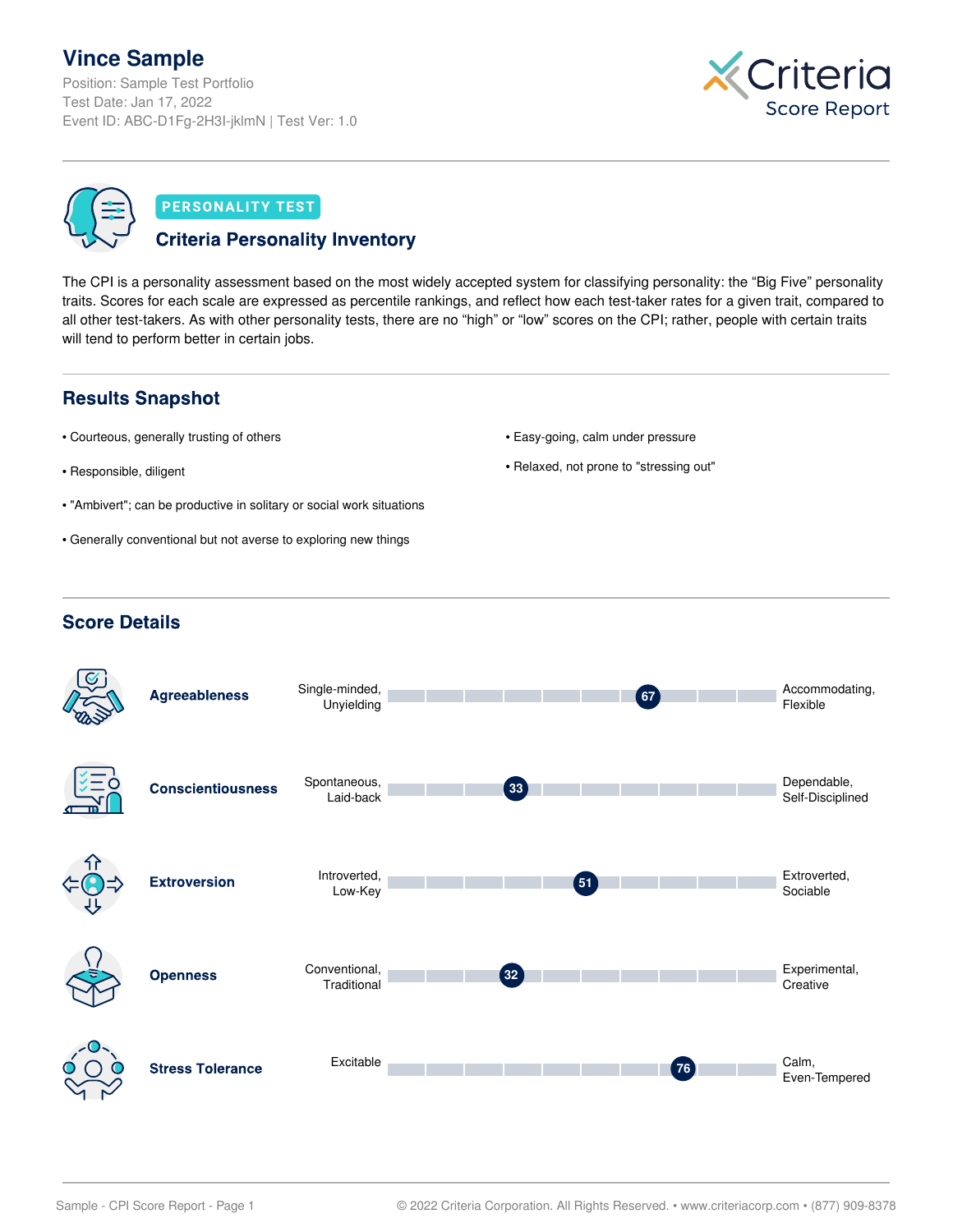

The agreeableness scale measures an individual's tendencies with respect to social harmony and getting along with others.

Individuals with agreeableness scores in the middle of the range are generally courteous, trusting and considerate of the feelings of others, though they can occasionally be skeptical about other people's motives. Those with scores in this range are generally well equipped to strike a balance between being accommodative in their dealings with others and making objective decisions that will best represent the company's interests in dealing with employees, customers, or partners.



# **Conscientiousness**

The conscientiousness scale measures an individual's tendency with respect to being careful, deliberate, selfdisciplined, organized, hard-working, and dependable.

Those with conscientiousness scores in the middle range are generally hard-working, responsible and dependable. Although such individuals tend to be persistent and reliable workers, they can occasionally be disorganized or prone to act somewhat impulsively.

Although conscientiousness has been linked to success at work across all job families, evidence suggests that conscientiousness is more predictive of success for lowerlevel positions that require careful, deliberate work than it is for leadership and higher-level managerial positions that place a premium on seeing the "big picture."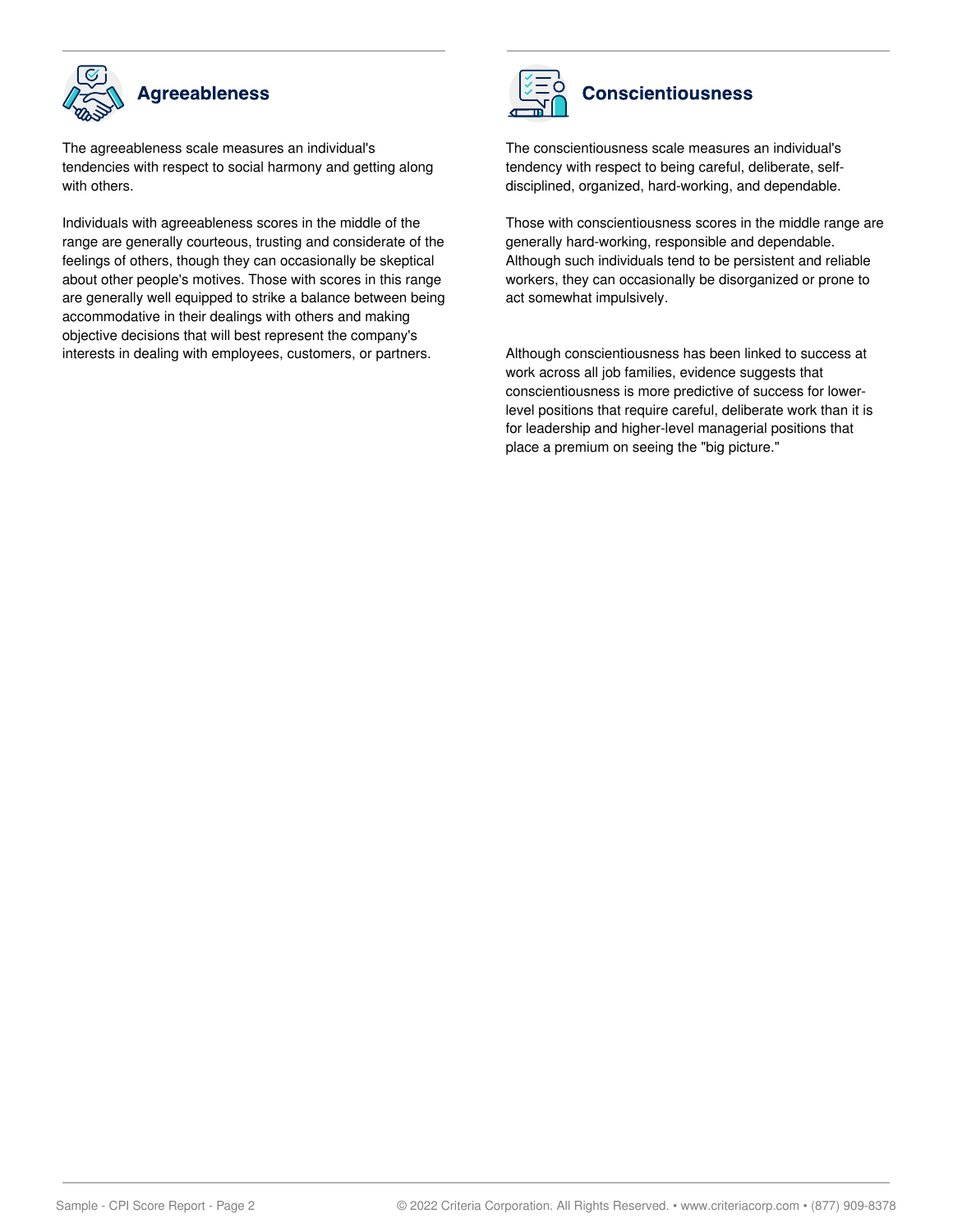

The extroversion scale reflects an individual's tendency with respect to being gregarious, sociable, energetic, assertive, and comfortable in the company of others.

People who score in this range are generally comfortable in social situations, but can on occasion be reserved and withdrawn. Individuals who score in the middle range for Extroversion do not generally feel intimidated by interacting with others, but will often defer to more outspoken individuals in group settings. **While individuals who score in the middle of this range are generally sociable, they may not be well suited for jobs that require actively initiating social interactions, such as sales and sales-related positions.**



The openness scale measures the extent to which an individual is imaginative and creative, as opposed to down to earth and conventional.

Such individuals are generally practical and down to earth, but can on occasion be interested in abstract ideas. While not averse to experimenting, such individuals often prefer conventional approaches and routines. People who score in the middle range are generally able to strike a balance between being detail-oriented and not losing sight of the "big picture."

Most research shows, however, that across most job types openness is the least predictive of job performance of the Big Five factors: the correlation between an individual's level of openness and subsequent job performance is generally low. It is therefore recommended that the openness scale should generally NOT be used for employee selection purposes; rather, its primary utility is that it can be used to inform training and placement decisions, and to provide further insight into a person's behavioral tendencies.



The stress tolerance scale measures the ways in which people respond to stress.

Individuals with high stress tolerance (low neuroticism) scores are generally very emotionally consistent and are not inclined to experience negative emotional states. They tend to be calm and even-tempered and are not inclined to become tense, react emotionally, or become "stressed out" when confronted with situations that might disturb others. Such individuals are generally viewed by others as calm, easy-going and relaxed. High scorers on this scale also generally have high levels of self-esteem and are comfortable even when confronted with novel situations or strangers.